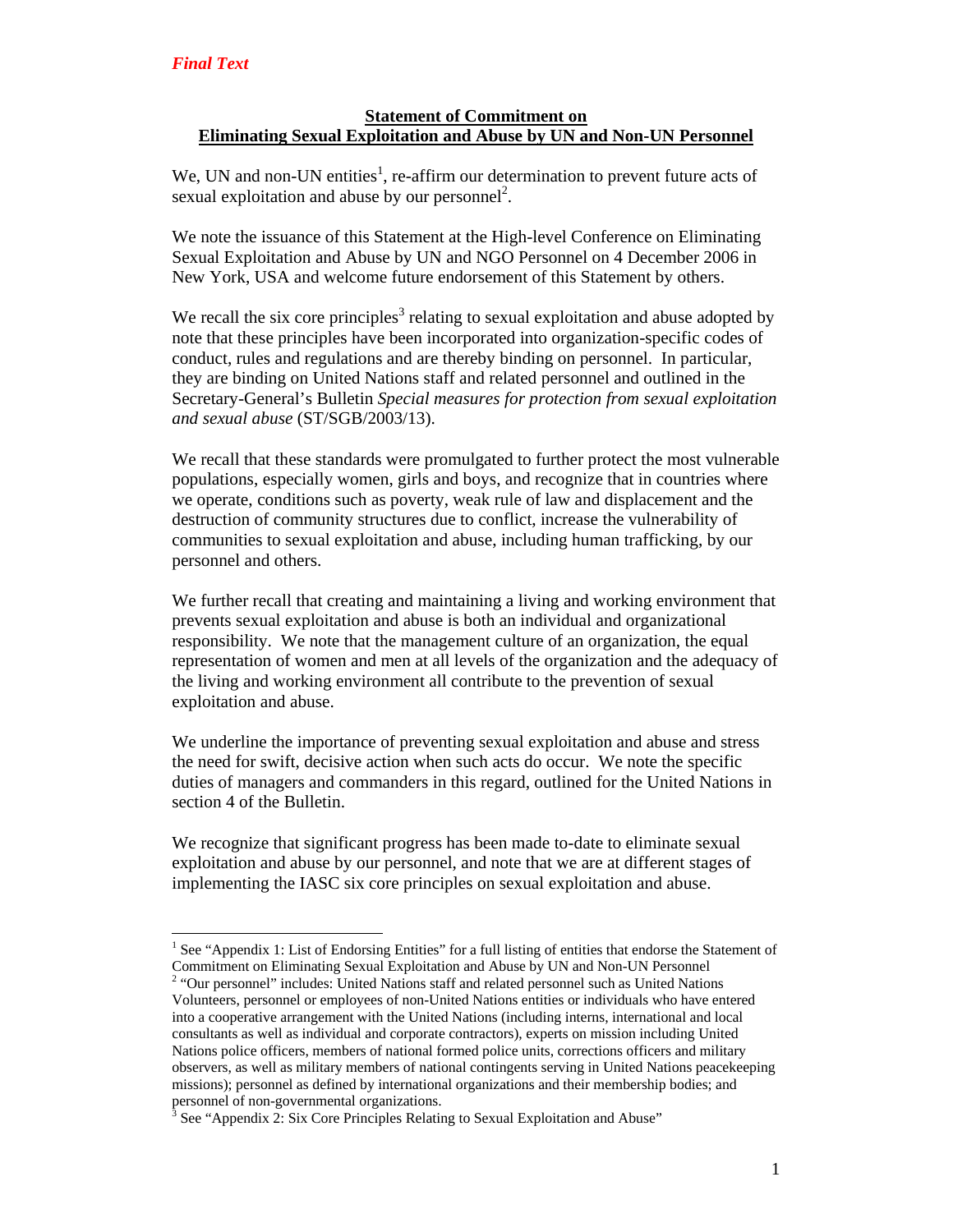We re-affirm our goal of achieving full implementation of these principles as a matter of urgency and commit to:

**1. Develop organization-specific strategies to prevent and respond to sexual exploitation and abuse.** These would include time-bound, measurable indicators of progress to enable our organizations and others to monitor our performance.

**2. Incorporate our standards on sexual exploitation and abuse in induction materials and training courses for our personnel.** 

**3. Prevent perpetrators of sexual exploitation and abuse from being (re-)hired or (re-)deployed.** This could include use of background and criminal reference checks.

**4. Ensure that complaint mechanisms for reporting sexual exploitation and abuse are accessible and that focal points for receiving complaints understand how to discharge their duties.** 

**5. Take appropriate action to the best of our abilities to protect persons from retaliation where allegations of sexual exploitation and abuse are reported involving our personnel.** 

**6. Investigate allegations of sexual exploitation and abuse in a timely and professional manner.** This includes the use of appropriate interviewing practice with complainants and witnesses, particularly with children.

**7. Take swift and appropriate action against our personnel who commit sexual exploitation and abuse.** This may include administrative or disciplinary action, and/or referral to the relevant authorities for appropriate action, including criminal prosecution.

**8. Provide basic emergency assistance to complainants of sexual exploitation and abuse.** 

**9. Regularly inform our personnel and communities on measures taken to prevent and respond to sexual exploitation and abuse.** Such information should be developed and disseminated in-country in cooperation with other relevant agencies and should include details on complaints mechanisms, the status and outcome of investigations in general terms, feedback on actions taken against perpetrators and follow-up measures taken as well as assistance available to complainants and victims.

**10. Engage the support of communities and governments to prevent and respond to sexual exploitation and abuse by our personnel.**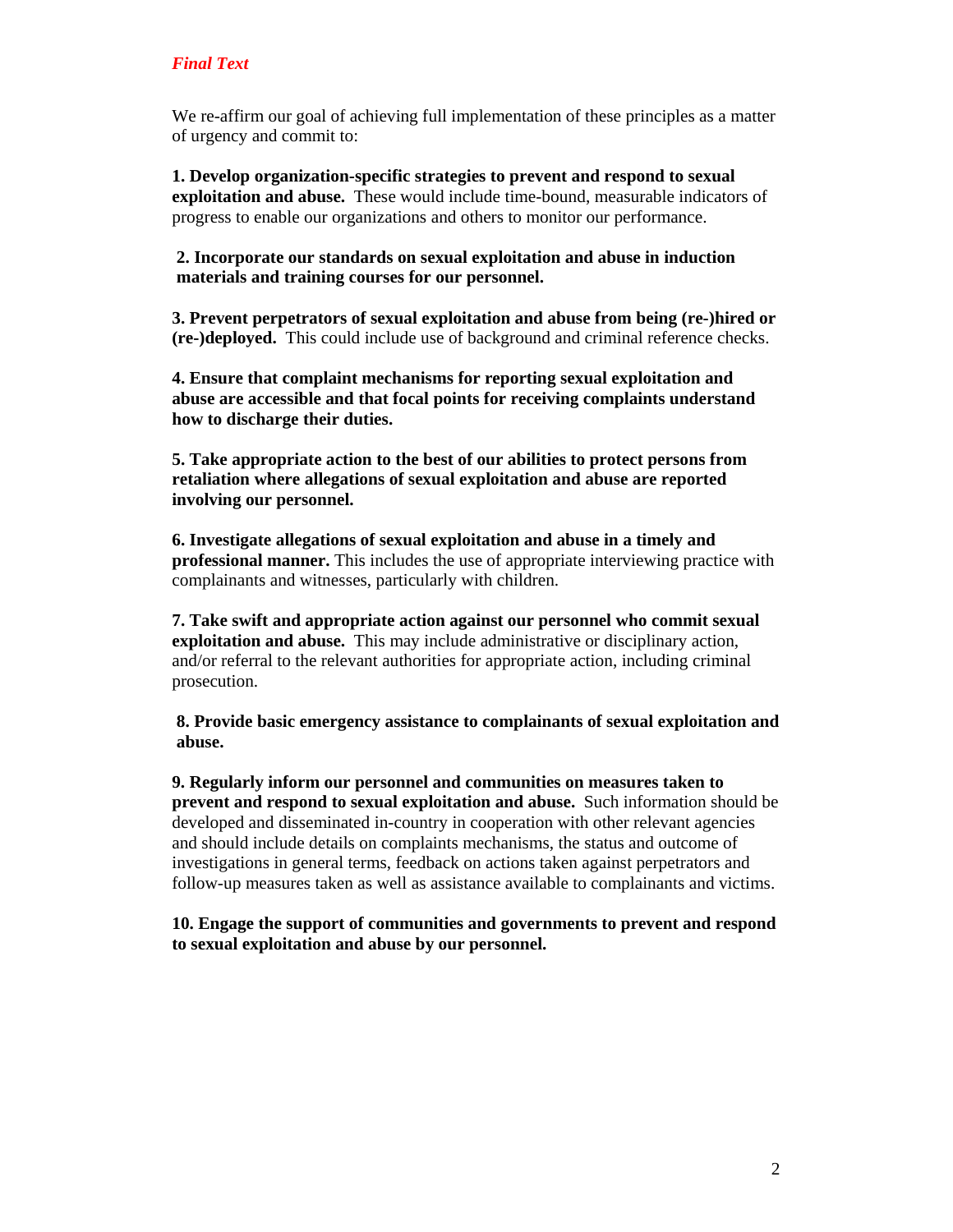## **Appendix 1: List of Endorsing Entities**

#### **United Nations Entities**

- 1. Department for Disarmament Affairs (DDA), Mr. Nobuaki Tanaka, Under-Secretary-General.
- 2. Department of Economic and Social Affairs (DESA), Mr. José Antonio Ocampo, Under-Secretary-General.
- 3. Department of Political Affairs (DPA), Mr. Ibrahim Agboola Gambari, Under-Secretary-General.
- 4. Department of Public Information (DPI), Mr. Shashi Tharoor, Under-Secretary-General for Communications and Public Information.
- 5. Department of Peacekeeping Operations (DPKO), Mr. Jean-Marie Guéhenno, Under-Secretary-General for Peacekeeping Operations.
- 6. Department of Management, Mr. Warren Sach OIC.
- 7. Department of Safety and Security (DSS), Mr. David Veness, Under-Secretary-General.
- 8. Food and Agriculture Organization (FAO), Mr. Jacques Diouf, Director-General.
- 9. International Organization for Migration (IOM), Mr. William Lacy Swing, Director-General.
- 10. International Trade Centre (ITC), Patricia Francis.
- 11. Office for the Coordination of Humanitarian Affairs (OCHA), Mr. Jan Egeland, Under-Secretary-General for Humanitarian Affairs and Emergency Relief Coordinator.
- 12. Office of the United Nations High Commissioner for Human Rights (OHCHR), Ms. Louise Arbour, High Commissioner for Human Rights.
- 13. Office of Legal Affairs (OLA), Mr. Nicolas Michel, Under-Secretary-General / The Legal Counsel.
- 14. Office of the Special Adviser on Africa (OSAA), Mr. Joseph Legwaila Legwaila, Under-Secretary-General.
- 15. Office of the Special Representative of the Secretary-General for Children and Armed Conflict (OSRSG/CAAC), Ms. Radhika Coomaraswamy. Under-Secretary-General / Special Representative of the Secretary-General for Children and Armed Conflict.
- 16. United Nations Development Programme (UNDP), Mr. Kemal Dervis, Administrator.
- 17. United Nations Disengagement Observer Force (UNDOF), Major-General Wolfgang Jilke, Force Commander
- 18. United Nations Human Settlements Programme (UN-HABITAT), Ms. Anna Tibaijuka, Executive Director.
- 19. Office of the United Nations High Commissioner for Refugees (UNHCR), Mr. Antonio Manuel De Oliveira Guterres, High Commissionner for Refugees.
- 20. United Nations Children's Fund (UNICEF), Ms. Ann Veneman, Executive Director.
- 21. United Nations Interim Force in Lebanon (UNIFIL), Major-General Clausio Graziano, Force Commander.
- 22. United Nations Interim Administration Mission in Kosovo (UNMIK), Mr. Joachim Rucker, Special Representative of the Secretary-General.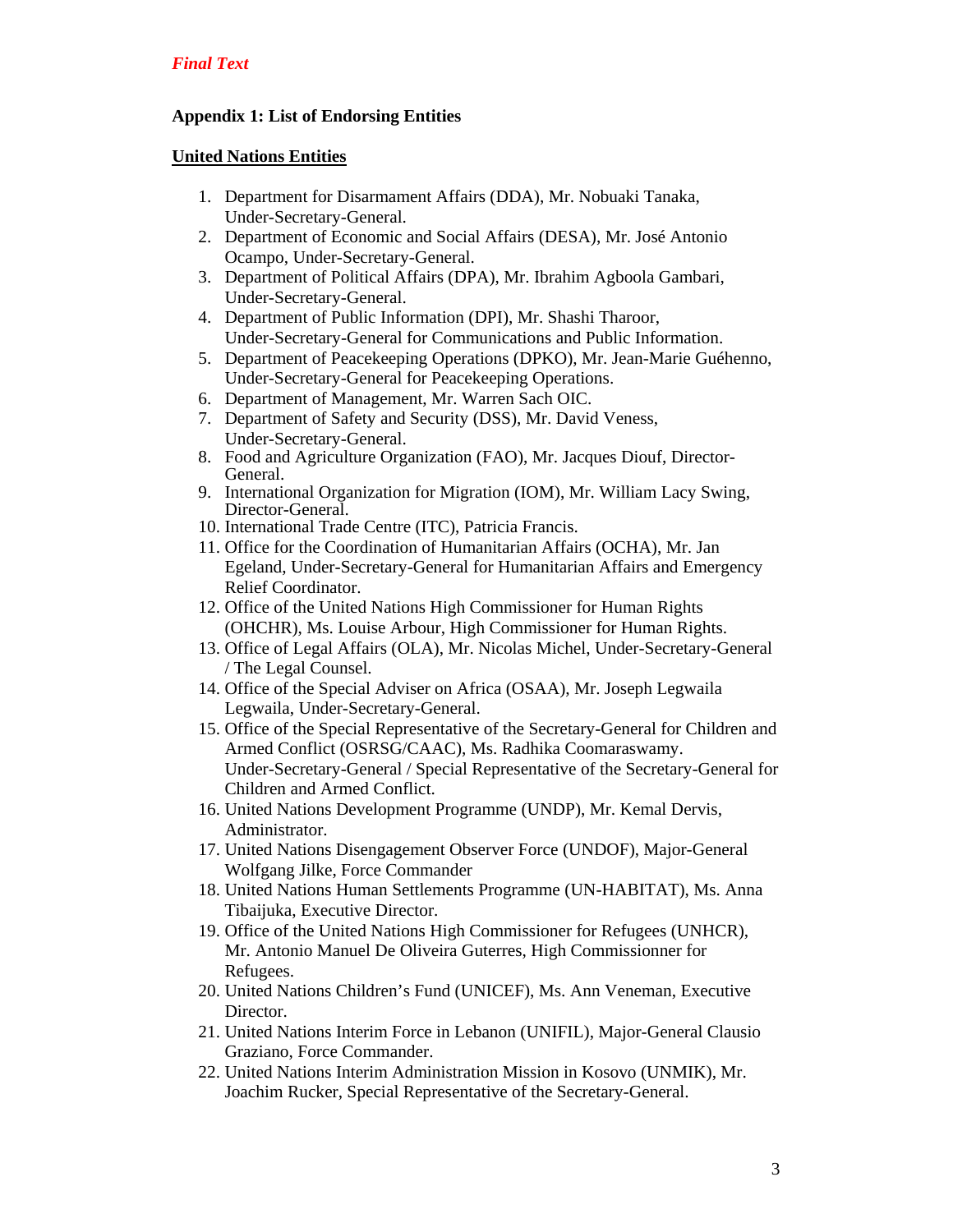- 23. United Nations Integrated Mission in Timor-Leste (UNMIT), Mr. Atul Khare, Special Representative of the Secretary-General.
- 24. United Nations Office on Drugs and Crime (UNODC), Mr. Antonio Maria Costa, Director General.
- 25. United Nations Mission in Côte d'Ivoire (UNOCI), Mr. Abou Moussa OIC.
- 26. United Nations Mission in Ethiopia and Eritrea (UNMEE), Mr. Azouz Ennifar, Acting Special Representative of the Secretary-General.
- 27. United Nations Mission in Sudan (UNMIS), Mr. Taye-Brook Zerihoun, Acting Special Representative of the Secretary-General.
- 28. United Nations Mission for the referendum in Western Sahara (MINURSO), Julian Harston, Special Representative of the Secretary-General.
- 29. United Nations Military Observer Group in India and Pakistan (UNMOGIP), Major-General Dragutin Repinc, Chief Military Observer.
- 30. United Nations Observer Mission in Georgia (UNOMIG), Mr. Jean Arnault, Special Representative of the Secretary-General.
- 31. United Nations Organization Mission in the Democratic Republic of Congo (MONUC), Mr. William Lacy Swing, Special Representative of the Secretary-General.
- 32. United Nations Office at Geneva (UNOG), Mr. Sergei Ordzhonikidze, Director-General.
- 33. United Nations Office for Project Services (UNOPS), Mr. Jan Mattsson, Executive Director.
- 34. United Nations Peacekeeping Force in Cyprus (UNFICYP), Mr. Michael Moller, Special Representative of the Secretary-General and Chief of Mission.
- 35. United Nations Populations Fund (UNFPA), Ms. Thoraya Obaid, Executive Director.
- 36. United Nations Relief and Works Agency for Palestine Refugees in the Near East (UNRWA), Ms. Karen Koning Abu Zayd, Commissioner-General.
- 37. United Nations Stabilization Mission in Haiti (MINUSTAH), Mr. Edmond Mulet, Special Representative of the Secretary-General.
- 38. United Nations Staff Union, Mr. Stephen Kisambira, President.
- 39. United Nations Truce Supervision Organizations (UNTSO), Major-General Ian Gordon, Chief of Staff.
- 40. United Nations Volunteers (UNV), Mr. Ad de Raad, Executive Coordinator.
- 41. World Health Organization (WHO), Dr. Anders Nordström, Acting Director-General.
- 42. World Food Programme (WFP), Mr. James T. Morris, Executive Director.

## **Non-United Nations Entities**

- 1. Action By Churches Together (ACT), Mr. John Nduna, Director.
- 2. Africa and Middle East Refugee Assistance (AMERA UK), Ms. Barbara E. Harrell-Bond, OBE, Executive Director for Overseas Operations.
- 3. Africare, Mr. Julius E. Coles, President.
- 4. American Refugee Committee International (ARC), Mr. Hugh Parmer, President.
- 5. Association of Voluntary Agencies for Rural Development (AVARD), Mr. P.M. Tripathi, President.
- 6. Austrian Red Cross, Mr. Wolfgang Kopetsky, Secretary General.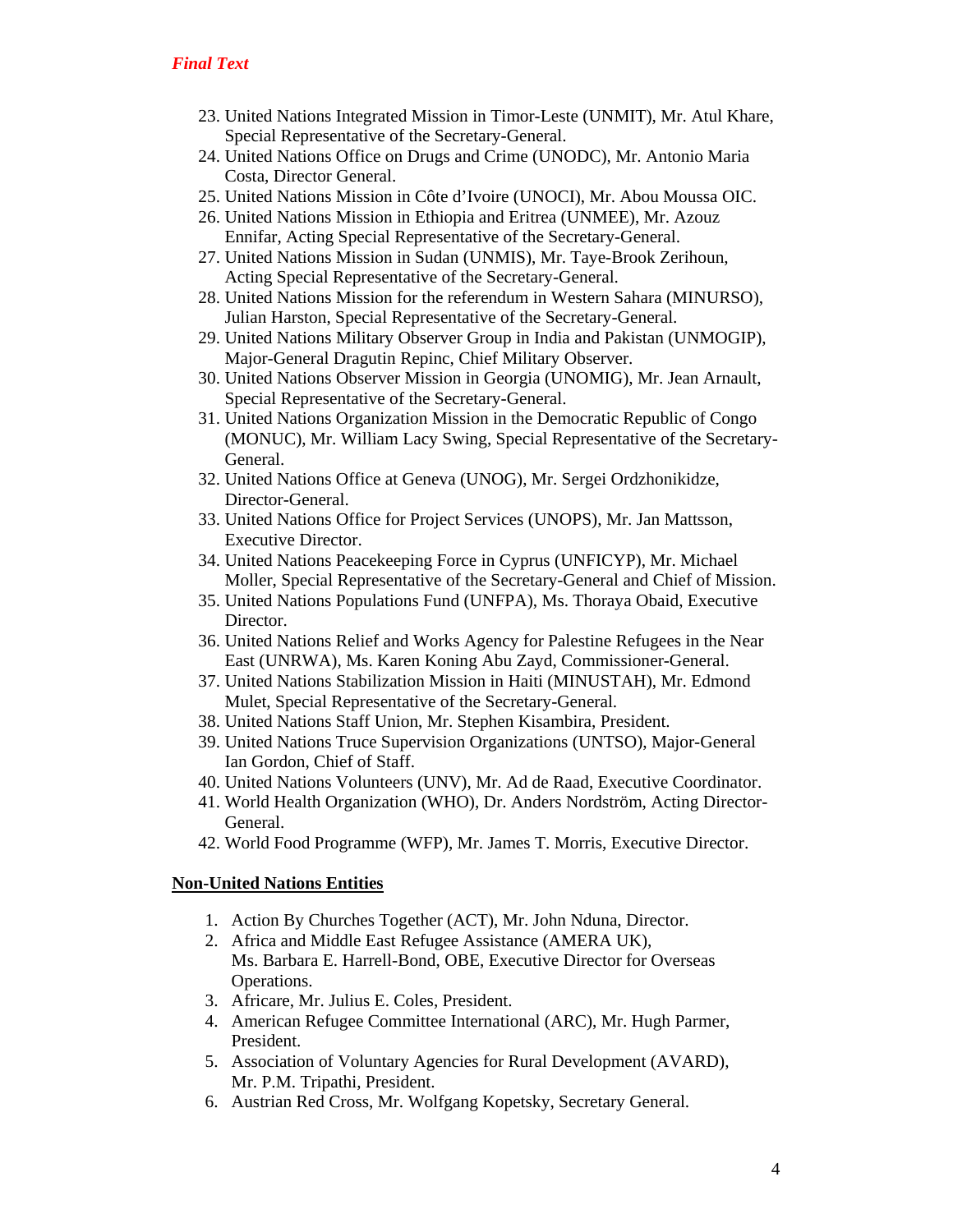- 7. Care International, Mr. Denis Caillaux, Secretary-General.
- 8. Caritas Internationalis, Mr. Duncan MacLaren, Secretary-General.
- 9. Catholic Relief Services (CRS), Mr. Ken Hackett, President.
- 10. Christian Children's Fund (CCF), Mr. Bill Leahey, Acting Chief Executive Officer.
- 11. Christian Reformed World Relief Committee (CRWRC-US), Mr Andrew Ryskamp, Director.
- 12. Concern Worldwide, Mr. Tom Arnold, Chief Executive.
- 13. End Child Prostitution, Child Pornography and Trafficking of Children for Sexual Purposes (ECPAT International), Ms. Carmen M. Madriñán, Executive Director.
- 14. HelpAge International (HAI), Mr. Richard Blewitt, Chief Executive.
- 15. International Medical Corps, Ms. Nancy Aossey, President and Chief Executive Officer.
- 16. International Rescue Committee (IRC), Mr. George Rupp, President and Chief Executive Officer.
- 17. Irish Red Cross, Mr. John Roycroft, Secretary General.
- 18. Italian Red Cross, Mr. Massimo Barra, President.
- 19. Lutheran World Relief, Mr. Jeff Whisenant, Executive Vice President.
- 20. Mercy Corps, Ms. Nancy Lindborg, President.
- 21. Red Cross of Monaco, HSH Prince Albert II.
- 22. Médecins du Monde (MDM France), Dr. Pierre Micheletti, Chairman.
- 23. Refugees International (RI), Mr. Kenneth H. Bacon, President.
- 24. Operation USA, Mr. Richard M. Walden, President and Chief Executive Officer.
- 25. Relief International, Mr. Farshad Rastegar, CEO.
- 26. Pact, Inc., Ms. Sarah Newhall, President and Chief Executive Officer.
- 27. Plan International, Mr. Tom Miller, Chief Executive Officer.
- 28. Population Action International (PAI), Ms. Amy Cohen, Chief Executive Officer and President.
- 29. Save the Children UK (SC UK), Ms. Jasmine Whitbread, Chief Executive.
- 30. Save the Children Alliance, Ms. Jasmine Whitbread, Chief Executive.
- 31. Tearfund, Mr. Matthew Frost, Chief Executive.
- 32. Temporary International Presence in Hebron (TIPH), Mr. Karl-Henrik Sjursen, Head of Mission.
- 33. Trinidad and Tobago Red Cross Society, Ms. Delia Chatoor, President.
- 34. Winrock International Institute for Agricultural Development (Winrock International), Mr. Frank Tugwell, President and Chief Executive Officer.
- 35. Women's Commission for Refugee Women and Children, Ms. Carolyn Makinson, Executive Director.
- 36. World Vision International, Kevin J. Jenkins, President and Chief Executive **Officer**

**Status as of December 2011**